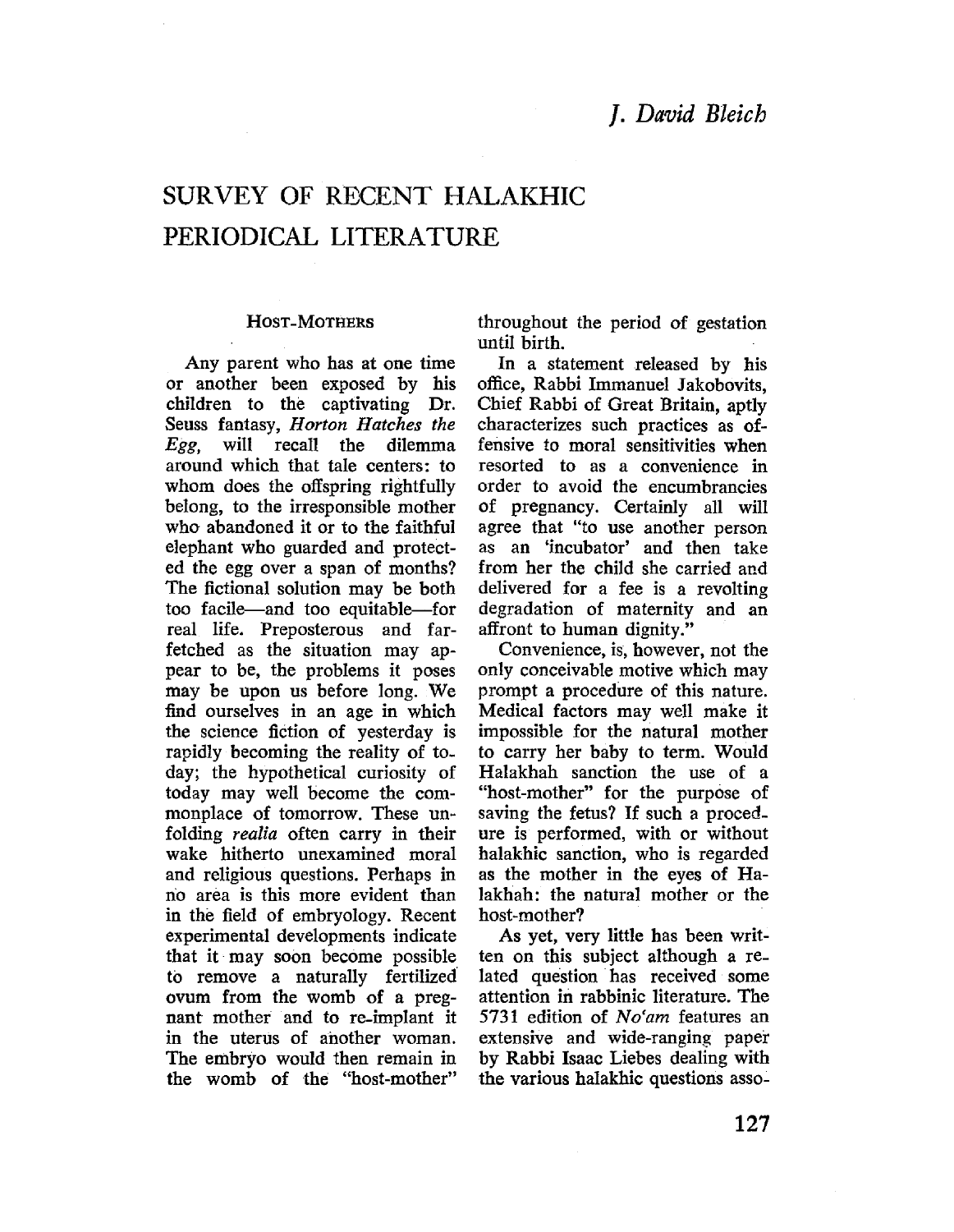ciated with organ transplants. Inter alia Rabbi Liebes cites sources bearing upon the problems posed by ovarian transplants. The question of ovarian transplants was raised by Rabbi Yekutiel Aryeh Kamelhar in a Torah journal published in Warsaw in 1932 and was subsequently reprinted in his  $Ha-$ Talmud u'Mada'ei ha-Tevel, pp. 44-45. Rabbi Kamelhar relates that a paper was read at a medical conference held in Chicago some twenty-one years earlier in which it was alleged that in at least one instance sterilty was successfully corrected by an ovarian transplant. The ovary of a fertile woman was transplanted into the body of a previously barren woman in an attempt to enable her to become pregnant and to bear children. Rabbi Kamelhar examines the question of which of the two women is to be considered the mother of the child in the eyes of Jewish law. Cases involving a donor who is a married woman pose yet another question. Is the husband of the woman receiving the transplant thereafter permitted to engage in intercourse with his wife? Is the husband who has sexual relations with a wife carrying a transplanted reproductive organ of another married woman guilty of adultery? Rabbi Kamelhar dismisses the latter question by demonstrating that the source of specific organs has no bearing upon the halakhic definition of adultery.

Furthermore, maintains Rabbi Kamelhar, a transplanted organ is deemed to have become an integral part of the body of the recipient. For this reason, the recipient of an

ovarian transplant must also be considered the mother of any child subsequently conceived. Despite a lack of relevant sources dealing with human transplants Rabbi Kamelhar endeavors to establish this point by drawing upon regulations governing the classification of plants and animals. The fruits of a seedling are forbidden as orlah dUring the first three years following its planting. Sotah 43b, declares that a seedling which is grafted to a mature tree loses its independent identity and hence the fruit of the seedling is not deemed to be orlah. The same principle, argues Rabbi Kamelhar, applies with regard to the transplantation of organs; namely, a transplanted organ acquires the identity of the recipient. A second argument is based upon laws pertaining to hybrid animals.  $Chullin$  79a, in discussing the classification of the offspring born as a result of the interbreeding of different species. records one opinion which maintains that the identity of the male parent is to be completely disregarded in determining the species of the offspring. According to this view, since it is the mother who nurtures and sustains the embryo, it is the female parent alone which determines the species of the offspring. It is thus the identity of the mother which is transferred to members of an interspecies. There is, however, a conflicting ooinion which asserts that "the father's seed is to be considered." Rahbi Kamelhar asserts that even proponents of this latter view will concede that with regard to ovarian transplants the identity of the donor need not be considered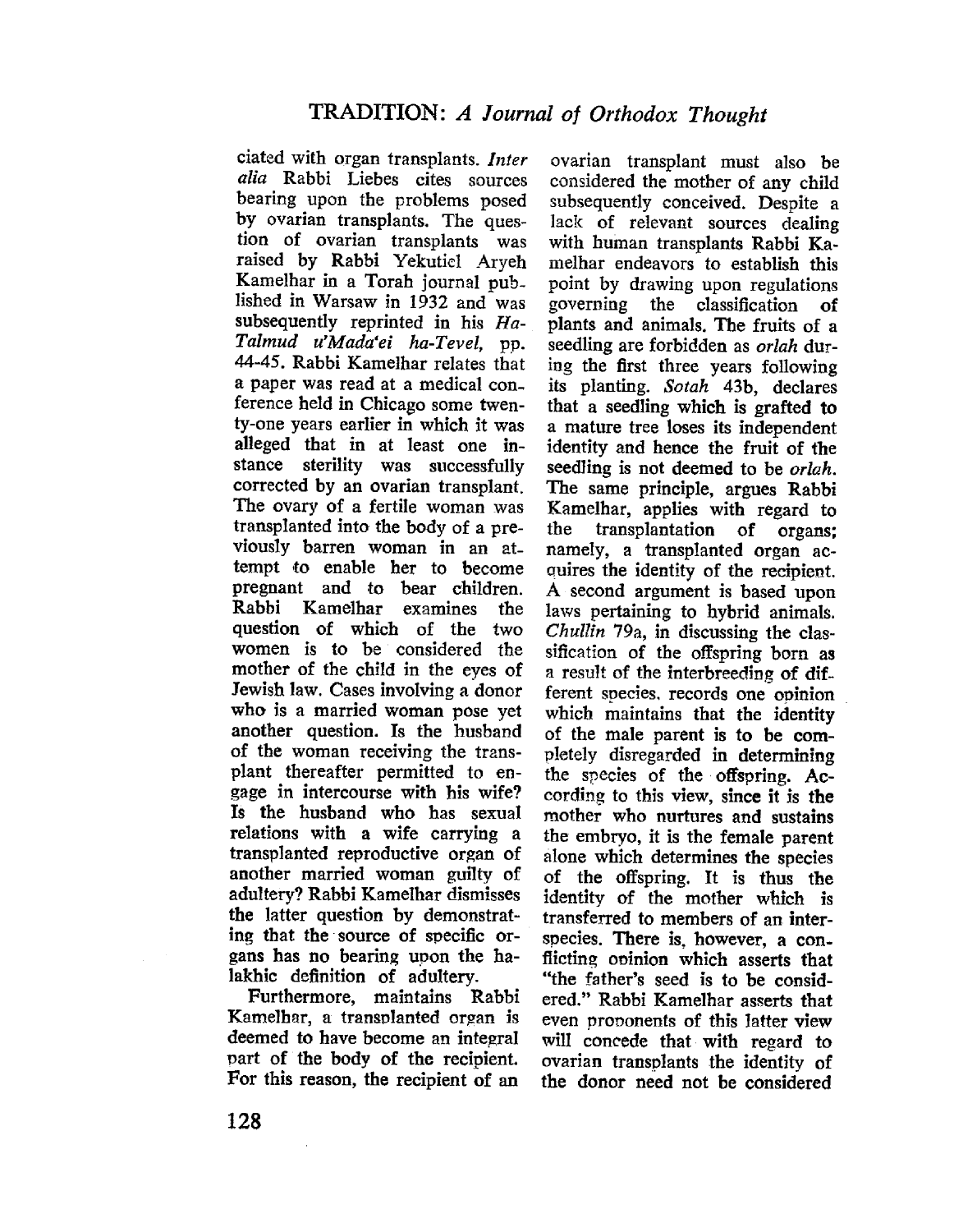in establishing maternity "The father's seed is to be considered" because the father plays a dynamic role in the birth of the offspring. The ovary alone, Rabbi Kamelhar points out, is an inert organ and incapable of reproduction were it not for the physiological contributions of the recipient. In conclusion, Rabbi Kamelhar notes that Rabbi Meir Arak, one of the foremost halakhists of the day, accepted the cogency of this argument.

 $\chi \to \pi^+$ 

To a significant degree the identical argumentation may be applied in determining the maternity of a child born of a fertilzed ovum implanted in the womb of a host.. mother. It is the host-mother who nurtures the embryo and sustains gestation. However, the role of the natural mother in determination of identity is a dynamic one and analagous to that of "the seed of the father." It may therefore be argued that, according to those who assert with reference to classification of hybrids that "the seed of the father is to be considered" in the case of an already fertilized ovum the maternal relationship between the child and the donor mother is to be "considered" no less than "the seed of the father." Consideration must also be given to the possibilty that perhaps two maternal relationships may exist simultaneously just as maternal and paternal relationships exist at one and the same time. The child would then in effect have two "mothers," the donor mother and the host mother.

According to some authorities, however, the donor mother alone may be viewed as the mother in the eyes of Jewish law. There are

those who maintain that the prohibition against feticide is applicable from the moment of conception and deem the fetus to be a nascent human being even in the earliest stages of gestation. According to this view, the zygote may perhaps be viewed as having already acquired identity and parentage.

The discussion thus far applies only to the transplantation of a fertilzed ovum removed shortly after conception. Transplantation of an embryo in later stages of development presents a rather diferent question. What has preceded is based upon fragmentary sources and is but one aspect of a topic whose many ramifcations have yet to be examined. There is indeed a great need for such examination and analysis for the transformations which may soon be wrought by scientifc advances in this field touch upon the very foundations of the sanctity of the family.

#### REFUSAL TO GRANT A RELIGIOUS **DIVORCE**

According to Jewish law matrimonial bonds can be severed in only one of two ways: by the decease of one of the parties or by means of a get, a bill of divorce written at the specific behest of the husband and delivered by him, or by his proxy, to the wife. Rabbinic literature is replete with references to cases of insufficient or inadequate evidence of the death of the husband. Unless such evidence is forthcoming the woman is forbidden to remarry. In halakhic terminology her status is that of an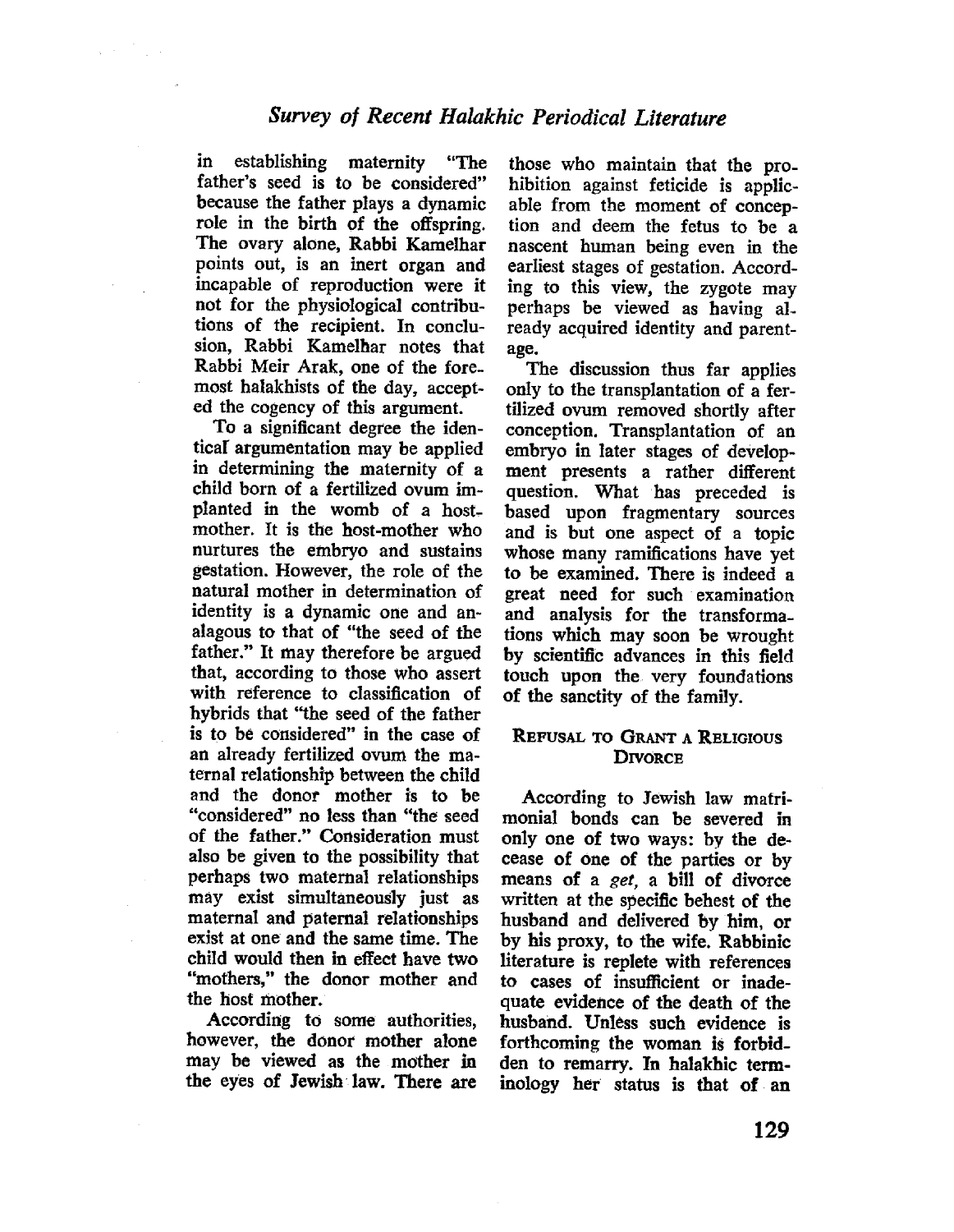agunah, a woman who remains "chained," without a consort but unable to marry another. The tragic plight of the agunah has spurred rabbinic authorities throughout the generations to seek every possible means of remedying such grievous situations.

In our own time, *agunah* situations arise most frequently not from instances of unprovable death but from the refusal of the husband to execute a get or religious divorce. In such cases, even though a civil divorce may have been obtained, the marital bonds continue to remain intact in the eyes of Halakhah and the woman is forbidden to contract a second marriage until she has obtained a religious divorce.

Over the years a number of proposals have been advanced. in attempts to ameliorate this problem. These include a suggestion that all marriages be made conditional by incorporating a clause in the marriage ceremony stipulating that if the marriage is subsequently dissolved by a civil court the marriage be deemed null and void ab initio. It has also been suggested that the parties take a solemn oath to seek a religious. divorce should they become estranged. Yet another proposal. called upon the groom to obligate himself to the payment of a fine or penalty for failure to execute âreligious divorce in the event that the need for one should arise. Each of these proposals has been rejected in turn by the con sensus of recognized halakhic experts as being incompatible with the dictates of Halakhah.

The most widely publicized pro-

posal of this nature is a formula promulgated by the Conservative movement. The couple bind themselves to submit any marital disputes which may arise to an ecclesiastical court established by the Conservative rabbinate and to abide by any decisions of that body. Implicit in the agreement is an obligation to pay any penalty which may be imposed upon failure to issue a. get when it is so ruled by that court. A clause to this effect is incorporated in the text of the Conservative ketubah. The Orthodoxrabbinate strongly opposed this innovation for several reasons. In the first place, there is serious doubt with regard to whether the proposed penalty can be legally or halakhicly imposed. Secondly, many authorities reject the threat of financial penlaty for non-conformity with the decisions of a Bet  $Din$  as constituting a form of unlawful coercion which may invalidate the get. An even more fundamental objection forcuses upon the competence of the proposed Bet Din. Normative Judaism does not recognize the authority of a Conservative Bet Din. (See Igrot Mosheh, Yoreh De'ah, no. 160.) Persons who deny the authority of Halakhah in whole or in part are disqualified from serving as members of a rabbinical tribunal charged with interpreting and enforcing Jewish law.

'..~

.<br>मुक् .- ..,  $\mathcal{L}^{\mathbf{C}}$  .

In a paper appearing in the Tammuz-Sivan 5731 issue of Sinai, Rabbi Elyakim EIinson advances an interesting suggestion which, if accepted, would resolve the proptem of igun in a. significant number of cases. Opposition. to previous proposals that every groom obligate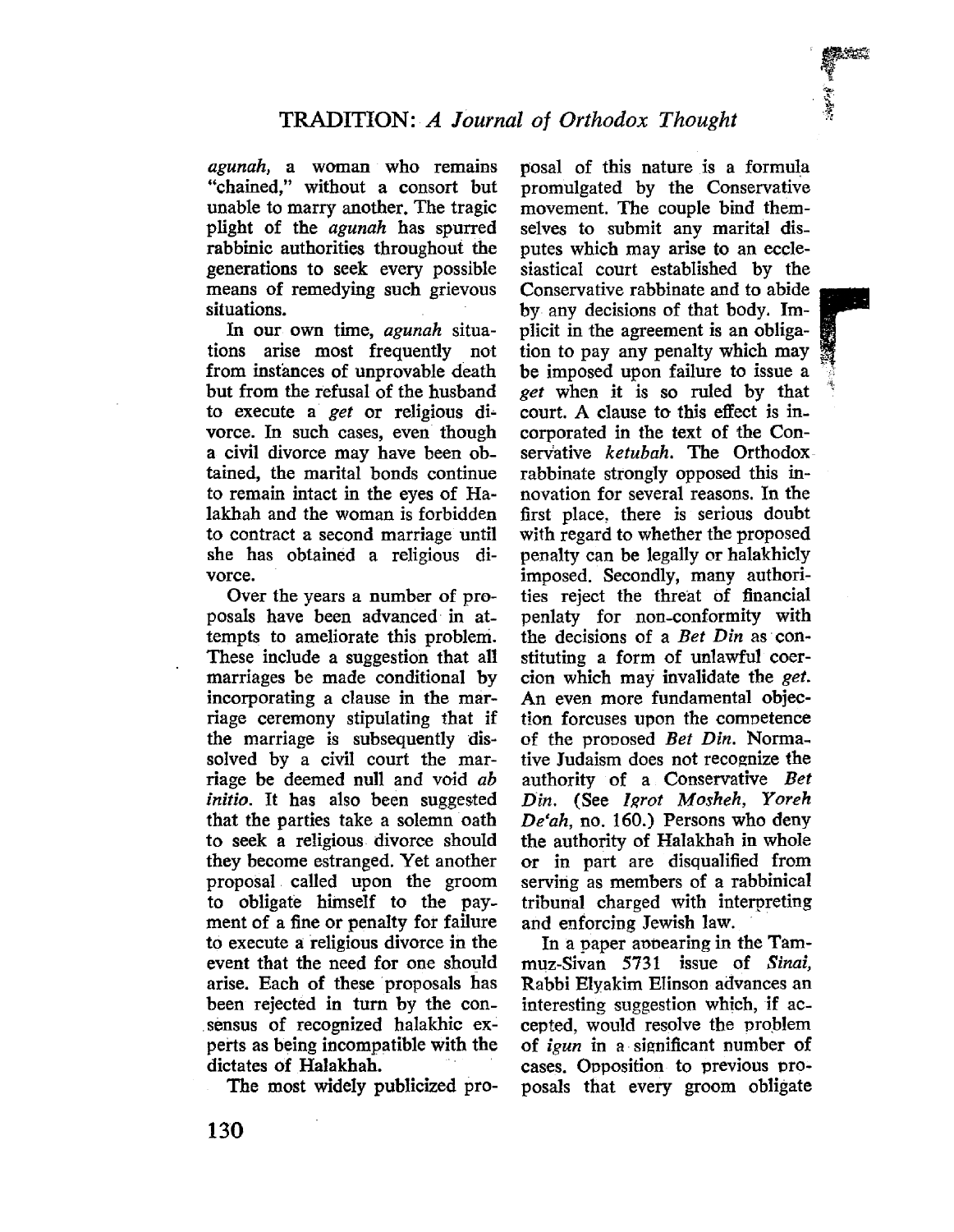himself to pay a fine or penalty for failure to execute a get when warranted centers upon the coercive nature of such a stipulation. Halakhah requires that the bill of divorce be presented to the wife by the husband of his own free wil. The threat of punitive measures, according to many authorities, constitutes coercion which may invalidate the divorce. There are, however, certain financial responsibilties which devolve upon the husband as a matter of statutory obligation. The husband is bound by Jewish law to support his wife. This obligation ordinarily remains in force until such time as the marriage is dissolved. In Israel, where rabbinic tribunals have jurisdiction over domestic matters, the husband can be held liable for the support of his wife until such time as he executes a bil of divorce. A decree ordering the husband to provide for the sustenance of his estranged wife will in most cases effect a change of heart in even the most recalcitrant of husbands. Desire for release from further financial obligation usually prompts the husband to terminate the relationship voluntarily by executing a religious di. vorce. This method of gaining cOmpliance with the edict of a *Bet Din* is identical to the procedure outlined by Bet Me'ir, Even ha-Ezer i 54: 1, as a means of persuading an apostate to execute a bil of divorce.

In the Diaspora the problem is more complex. Civil courts view a marriage as having been dissolved upòn the issuance of a divorce decree and, barring an alimony award, the husband is released from further obligation with regard to fian-

cial support. Rabbi Elinson proposes that prior to the wedding ceremony each groom be asked to enter into a legally binding civil contract providing for the support of his bride and stipulating that the extent of this obligation be in accordance with the provisions of Jewish law. The contract would be drawn up as a legal document enforceable in civil courts. The husband would then be legally obligated to support his wife until a religious divorce has been executed since Jewish law recognizes an on. going obligation to support one's wife until the union has been dissolved by a *get*. This arrangement would provide ample motivation for the otherwise uncooperative hus band to comply in granting a religious divorce.

A precedent for this innovation may be found in Nachlat Shivah 9:14 which reports that it was customary in certain German communities to draw up an engagement contract which contained a clause providing that in case of domestic strife a specific sum be paid to the wife for her support until such time as the couple apnear before a Bet Din which would then make a final determination with regard to all matters at issue.

It is quite possible that a remedy along the lines suggested by Rabbi Elinson already exists. Were this point to become a matter of litigation it is conceivable th'at the court would rule that no additional contract to this effect is necessary since the ketubah or marriage contract drawn up prior to the wedding ceremony specifically contains a clause providing for support of the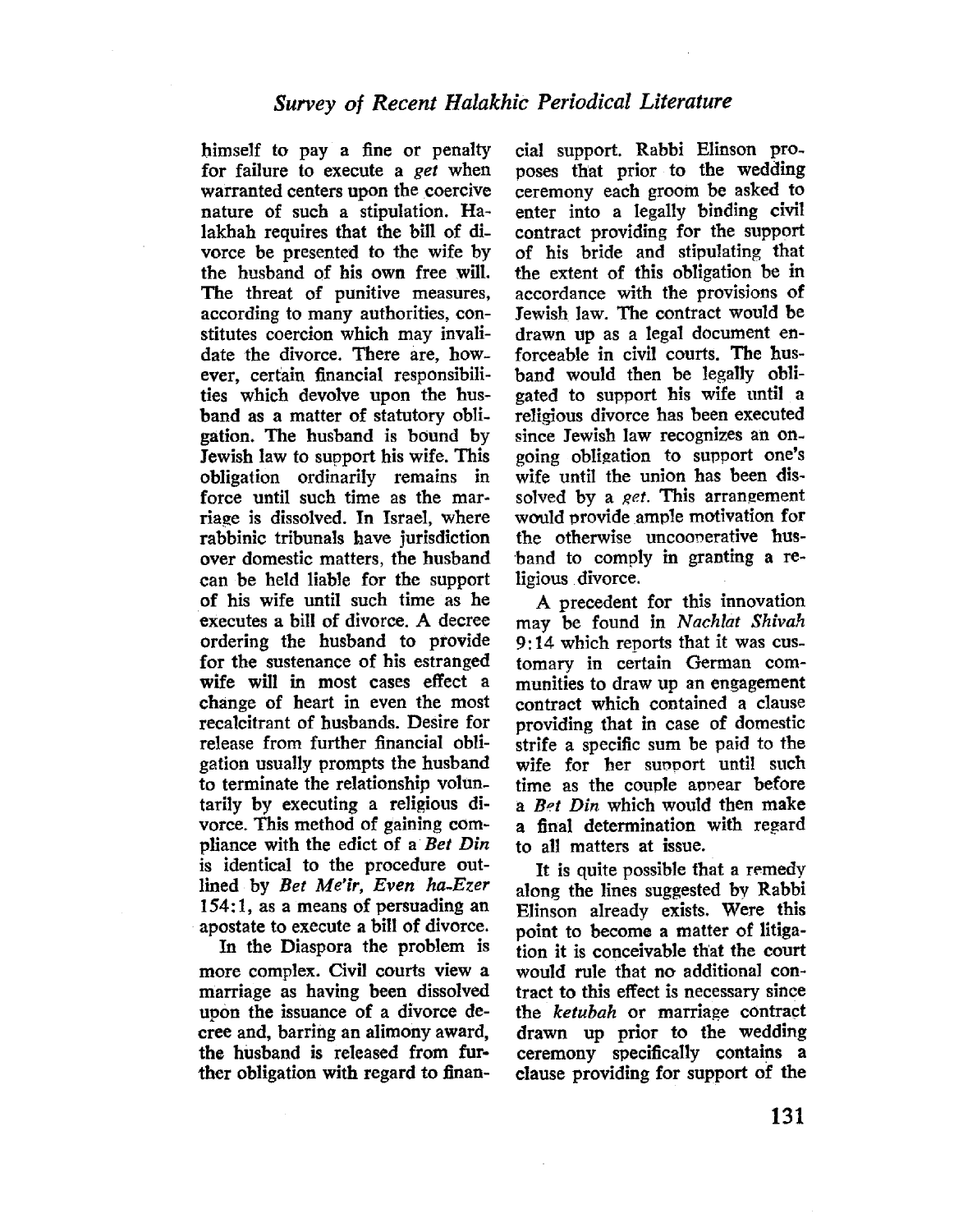wife in accordance with Jewish law. In at least one case dating back to 1926 (Hurwitz v. Hurwitz 216 A.D. 362, 215 N.Y. Supp. 184) the court recognized the ketubah as constituting a binding legal con. tract and on that basis upheld certain claims of a widow against the estate of her deceased husband. More recently, in a decision handed down in March 1972, the New York State Supreme Court (Kaplan v. Kaplan 329 N.Y.S. 2nd 75') invoked the provisions of the ketubah in an award for support and maintenance. Whether or not the provisions of the ketubah are enforceable in a court of law is a matter to be determined by legal experts. In any event, it would appear that any legal deficiencies in the ketubah could indeed be remedied by introducing a separate contract such as that outlined by Rab-<br>bi Elinson.

In terms of Halakhah the basic premise upon which the proposal rests is open to question. There is some uncertainty concerning a husband's obligation under Jewish law with regard to financial support of an estranged wife. Rema, Even ha-Ezer 70: 12, rules that the husband's obligations cease when the wife leaves his home. However, Baba Metzia 12b declares that in all instances in which there are unresolved halakhic questions surrounding the efficacy of a particular bill of divorce the financial obligations of the husband remain in force. Although the woman no longer shares his bed and board the husband must provide for her sustenance since she is "bound to him" and is not free to remarry. Various

Israeli rabbinical courts have issued conflicting rulings with regard to this question. There are recorded decisions in which the Bet Din has decreed that the husband is not obligated to provide for the support of his estranged wife. On the other hand, in at least some instances Batei Din have ruled that if the wife is prepared to accept a bil of divorce the husband is bound to provide for her maintenance should he be unwiling to execute a get. Opinions to this effect by the late Chief Rabbis Herzog and Uziel are to be found in notes appended to Otzar ha.Poskim, II, p. 8 and p. 16. Since Rabbi Elinson's proposal hinges upon this fundamental point the issue clearly requires further investigation and analysis.

The proposal under discussion also has a number of practical drawbacks which detract from its effectiveness in certain cases. For example, there is no halakbic obligation on the part of the husband to support his wife if she earns her own livelihood. However, in the event that the husband refuses to accede to the wife's desire for a religious divorce, a working woman who would have to resort to a claim of maintenance as a means of securing a get could be advised to cease working temporarily. Similar problems arise in the case of a woman who derives an independent income from invested capital. According to Halakhah, such funds accrue to the husband who may then claim that the income, if paid to the wife and sufficient for her needs, discharges his obligation with regard to maintenance. In order to obviate this contingency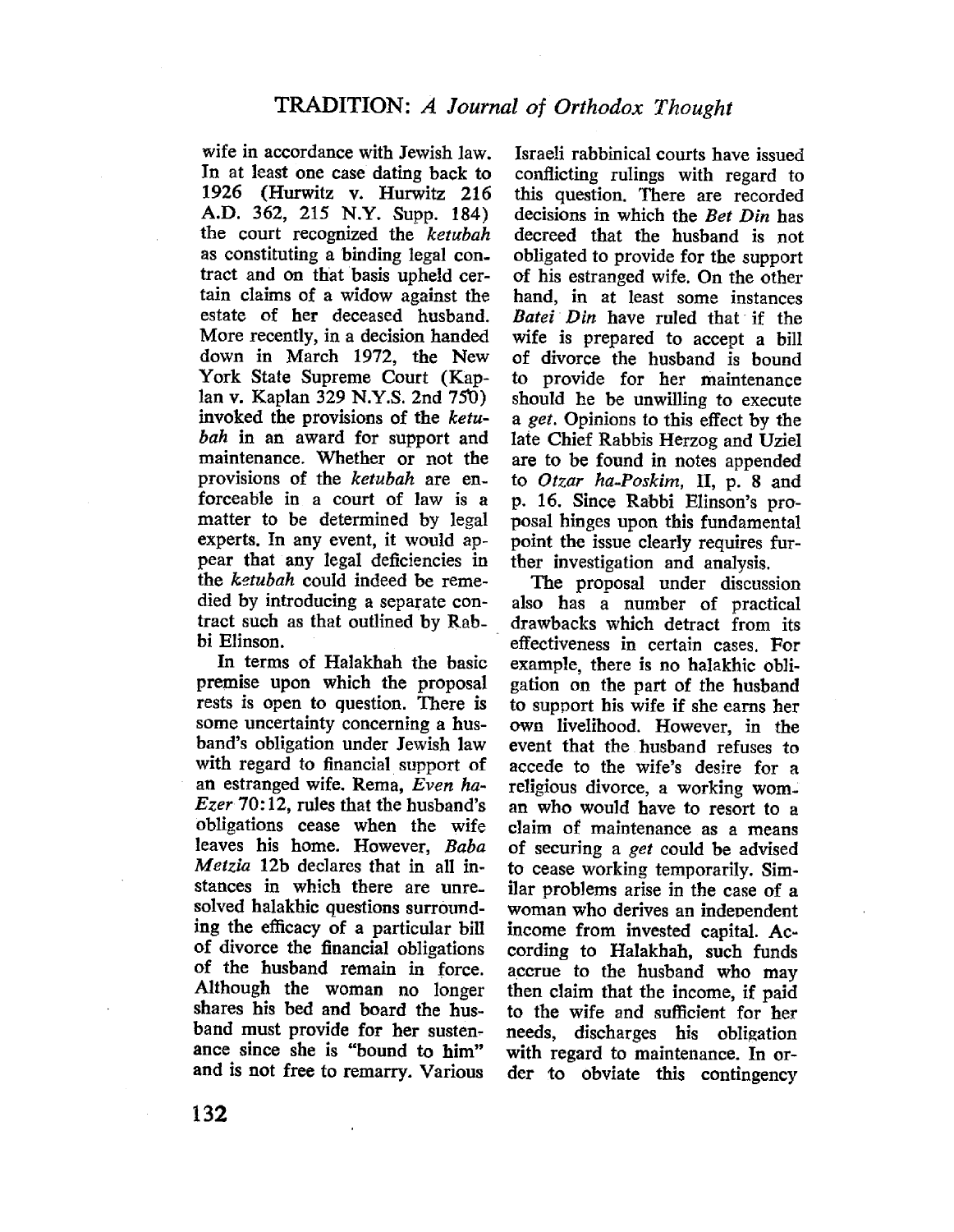Rabbi Elinson suggests that every groom be required to enter into an agreement renouncing his right to such monies.

The most serious deficiency with regard to. this proposal arises from the fact that an alimony award frequently accompanies a divorce decree. When such is the case it is difficult to perceive how the proposed document would influence the husband to execute a religious divorce. Of course, in such eventualities the wife does retain the option of offering to forego alimony rights in return for a religious di-<br>vorce.

It is hoped that ultimately the various halakhic and practical difficuIties involved can be overcome. With refinement and modification perhaps there will emerge a proposal which may serve to relieve the agony and anguish of such modern-day agunot.

## APARTMENTS OVER A SYNAGOGUE

Characteristic of the contemporary urban scene is the proliferation of high-rise apartment dwellings of skyscraper proportions. The scarcity of potential construction sites in metropolitan areas forces real estate developers to build the maximum number of stories on available lots. The exorbitant price of land coupled with rising construction costs present a formidable financial obstacle to metropolitan residents seeking to erect new houses of worship and educational facilties. As one means of ameliorating the situation it has been proposed that schools and houses of worship be constructed on the

ground floor with apartment units on higher levels. Proceeds derived from the sale of air rights for development purposes serve to defray construction costs of these communal institutions.

There are, however, a number of halakhic considerations which call into question the propriety of such an arrangement. The very erection of an edifice towering above the synagogue presents a problem since Shulchan Arukh, Orach Chaim 150:2, records that a synagogue should be built upon the most elevated site in the city and that no dwellng should rise higher than the synagogue structure. Rema, however, notes that an exception may be made in case of need or in face of government edict forbidding the preferred mode of construction.

The construction of apartment dwellings above the synagogue proper poses a more serious problem. Orach Chaim 151:12 rules that it is forbidden to sleep upon the roof a synagogue and expresses doubt with regard to the propriety of utilzing the roof for secular purposes. Mordekhai, Shabbat 1 :228, quoting Maharam of Rotenburg, asserts unequivocally that the roof of a synagogue is imbued with sanctity and should not be used for mundane pursuits just as the roof of the Temple was sacred and dared not be profaned by such use. There is also a well-known autobiographical comment of Taz, Orach Chaim, 151:4, in which that authority recalls, "In my younger years I dwelt with my family in Cracow in my House of Study which was above the synagogue; I was greatly punished through the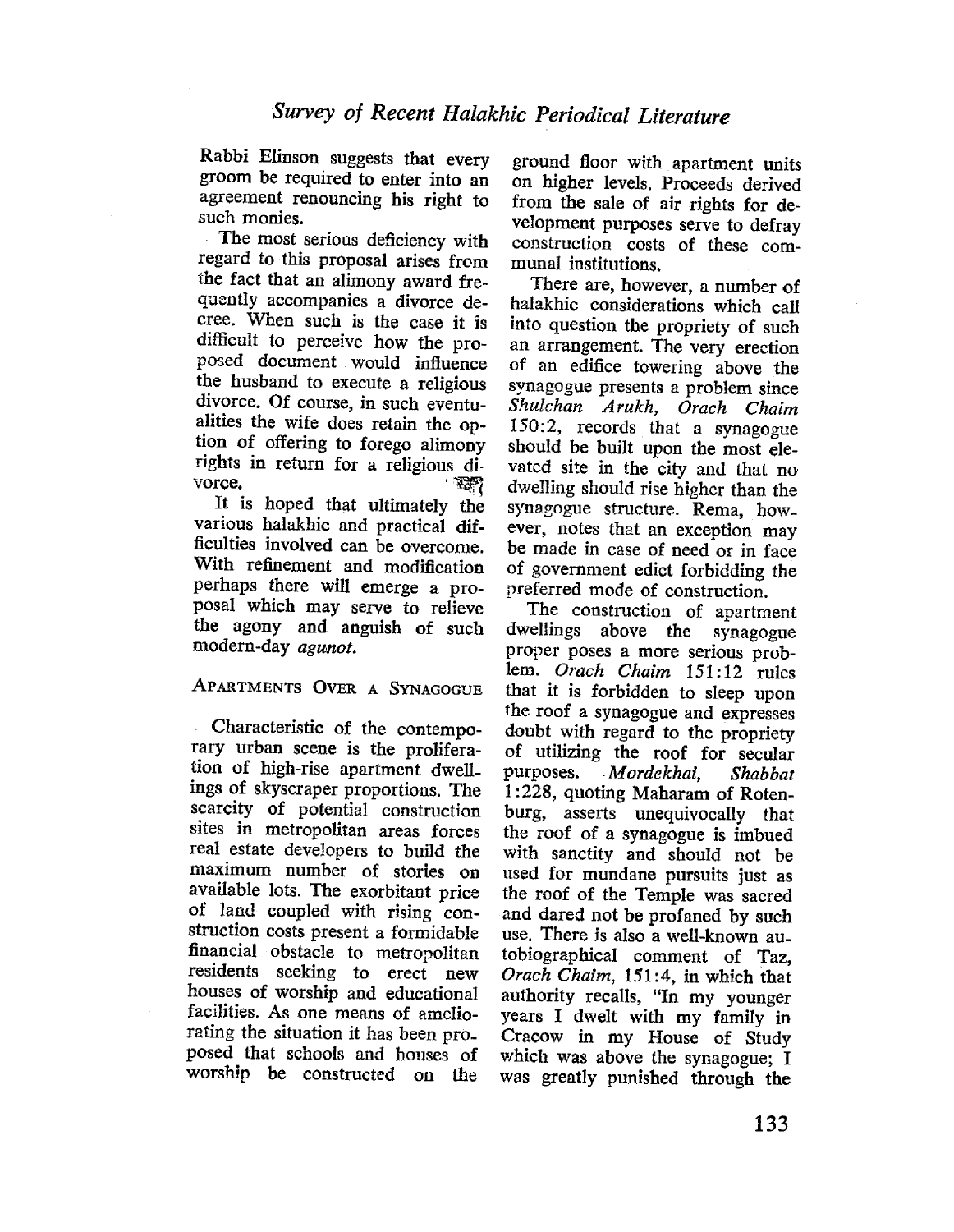death of my children and I attributed it to this fact." These sources<br>notwithstanding construction of notwithstanding, construction dwellngs above a synagogue is not uncommon. In an article published in the Tishri 5732 issue of Ha-Darom, Rabbi Samuel Hibner analyzes the various factors involved and cites the following authorities and their reasons in affirming this practice:

1. Chida, Chaim Sha'al, Orach Chaim, no. 56, draws a sharp distinction between a roof and an attic or upper story. Chida argues that early references to restrictions upon the use of the synagogue carefully employ the term "roof" rather than "attic." Unseemly use of an exposed roof of a synagogue in public view constitutes disrespectful be~ havior vis-a-vis the synagogue; the selfsame activity taking place in the privacy of a walled enclosure does not constitute unseemly conduct. This distinction is also drawn by Mishneh Berurah, Bi'ur Halakhah 151.

2. In the same discussion, Chida cites a responsum by Rambam, P'er ha-Dor, no. 74, in which the latter states that the prohibition against sleeping on a synagogue roof is limited tó the section of the 'roof or attic directly above the Ark. According to Rambam, only that section is deemed to be imbued with a sanctity analagous to that of the Temple site. On the basis of this opinion, which is accepted as authoritative by Mishneh Berurah 151 :40, apartments above a synagogue may be used for dwellng purposes provided care is taken not to place the beds directly above the Ark. Some. scholars maintain

that even this limitation applies solely to the story directly above the Ark but not to higher floors.

3. Maharit, II. Yoreh De'ah, no. 4, and Tz'lach, Pesachim 86a rule that the roof of a synagogue is sacred only if the roof opens directly into the synagogue. A roof lacking such an aperture does not acquire the sanctity of a synagogue and may therefore be used for secular purposes.

4. Taz, Drach Chaim 151 :4, argues that apartments above a synagogue may be used for dwellng purposes provided that both the synagogue and the apartments are erected simultaneously. Under such circumstances the synagogue roof is originally intended to serve as the floor of the apartment rising above the synagogue and hence the roof never acquires the sanctity of the synagogue structure. Nevertheless, coneludes Taz, the synagogue dare not be demeaned by utilizing the upper stories for activities such as idol worship or storage of waste. 5. The Sages recognized that since Torah scholars "live" in the House of Study, spending the major portion of their days and nights therein, the House of Study is in effect their domicile. Hence, Rema, Orach *Chaim* 151:1, rules that it is permissible to sleep in a House of Study. Eshel Avraham, Orach Chaim 151:12, concludes that since one may sleep in the House of Study itself, a fortiori it is permissible to sleep upon the roof above it. Accordingly, there is no objection to the construction of apartment dwellings above the synagogue provided that it is stipulated at the time of construction that the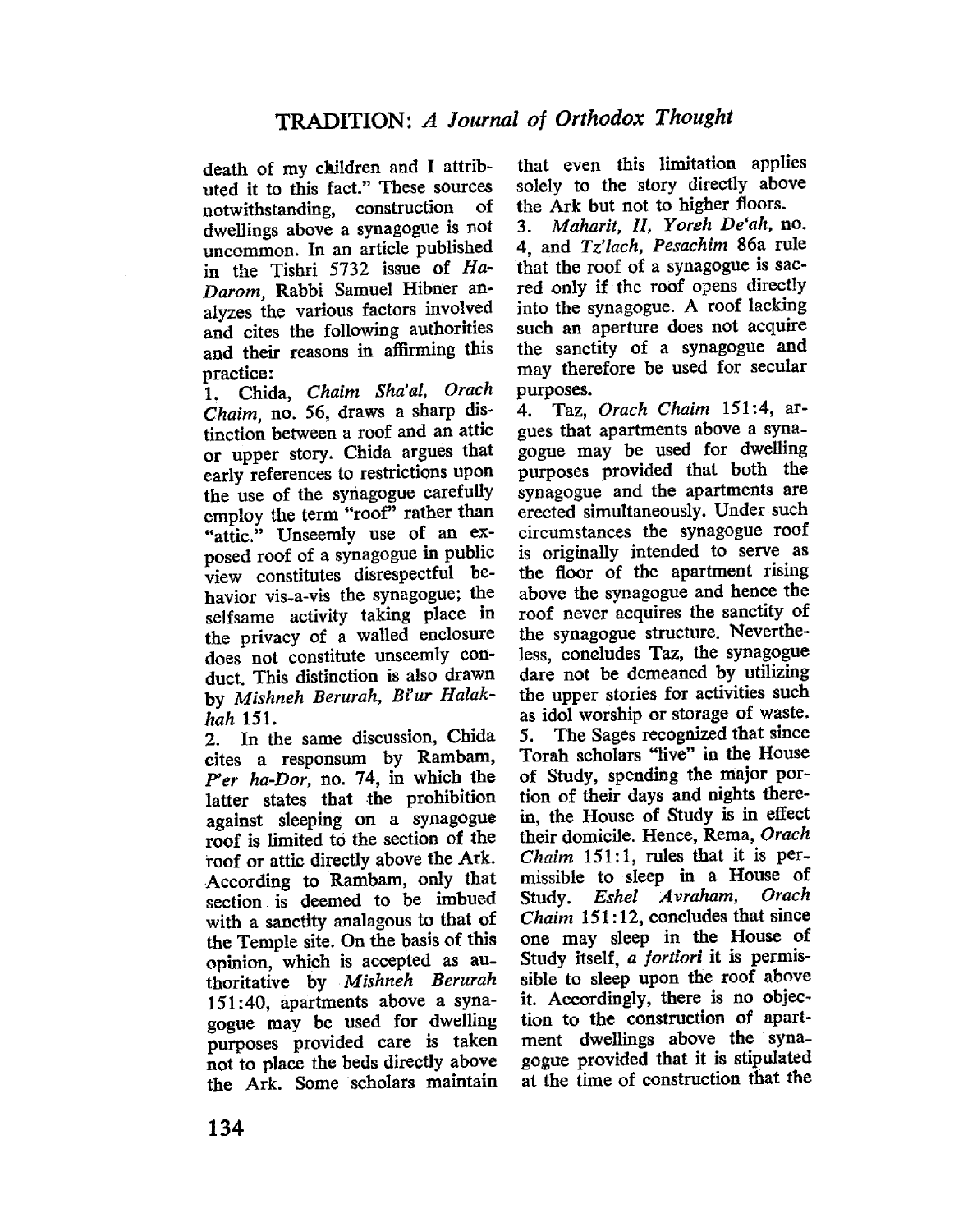sanctity of the edifice be that of a House of Study.

6. Divrei Chaim, I, no. 3, rules that synagogue roofs have no intrinsic sanctity and may be used for secular purposes.

Rabbi Hibner concludes that the serious financial loss involved in rejecting the proposal for the use of air rights above the synagogue in order to construct apartment units constitutes a "grave need" and hence the lenient opinions may be followed.

## A RESPONSUM FROM BEHIND THE IRON CURTAIN

One of the most remarkable phenomena of our time is the extent to which Russian Jews. have succeeded in preserving their sense of identity despite decades of physical persecution and spiritual oppression. Fully cognizant of the deep meaning of the observance of *mitz*vot, the Communist regime has persistently placed obstacle after obstacle in the path of its Jewish nationals seeking to discharge their religious obligations. However, Russian Jewry, in large numbers and often at great self-sacrifice, refuses to succumb to oppressive measures designed to. stifle all meaningful forms of religious expression. For reasons which are at once religious, psychological and symbolic, the baking of matzot for use on Passover has been a focal point of this struggle. Seemingly oblivious to the protestations and censure of democratic peoples throughout the world, the Soviet regime perennially seeks to hamper the preparation and distribution of

matzot.

Although the restrictions surrounding the provision of matzot have received widespread attention only in the past few years, such harrassment is not of recent vintage. In Or ha-Mizrach, Tammuz 5731, there appears a hitherto unpublished responsum which is of . more than passing historical inter est. The manuscript, dated 1929, was authored by Rabbi Moshe Terashansky, who at the time served as rabbi of Kremenchug, one of the most prominent Jewish communities in the Ukraine. Although written over forty years ago, the responsum is a reflection of much of what transpires today. In this document, the writer openly and candidly refers to malevolent "adversaries" who sought to inter-<br>fere with ritual slaughter and who<br>had attempted to close the local<br>synagogue and, in particular, in-<br>veighs against the vexing impedi-<br>ments appointed in the habine fere with ritual slaughter and who had attempted to close the local veighs against the vexing impedi-<br>ments encountered in the baking synagogue and, in particular inof matzot.

The specific problem which Rabbi Terashansky discusses is the unavailabilty of flour ground in ac- . cordance with halakhic requirements. Wheat which comes into contact with any moisture may become *chametz* and hence unfit for use on Passover. Accordingly, Orach Chaim 453:4 stipulates that supervision must be provided at least during the grinding process in order to assure that the kernels. do not become wet. Apparently, when this responsum was written it had already become impossible to arrange for such supervision in the U.S.S.R. Rabbi Terashansky's advice was sought with regard to the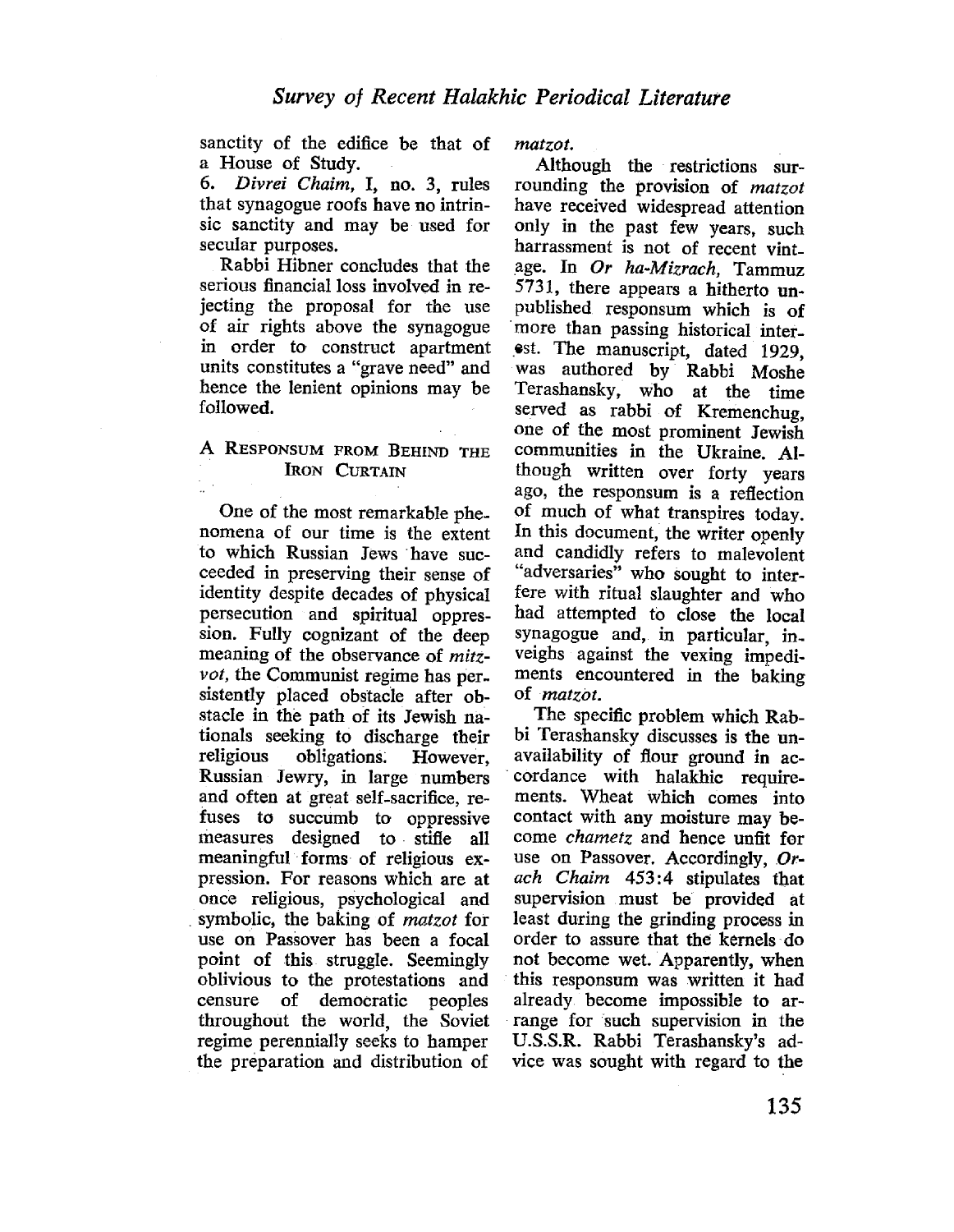suggestion that in light of the difficult circumstances it might be possible to permit the use of ordinary flour even though the miling process then employed utilized water in separating the kernel from 'the husk. "Rinsing" of wheat for this purpose is permitted by the Gemara because the minimal contact with moisture entailed by this process when properly performed does not cause leavening. At a later period in Jewish history the practice was forbidden by the Ge'onim because they feared that knowledge of the precise nature of this, art had become lost. Lack of expertise in the proper performance of this operation may readily cause the wheat to become *chametz*. The tentative proposal that this stringency be waived because of "dire necessity" is couched in poignant tones of anguish which cannot fail to arouse the reader's sympathy.

Rabbi Terashanasky responds that the questioner has either been inadvertently mislead or intentionally deceived with regard to the miling process actually in use. In point of fact, Rabbi Terashansky claims, the process in use at the time required soaking of the kernels for a matter of hours. This procedure would definitely have rendered the wheat unft for Passover use under any circumstances. Rabbi Terashansky adds that in his own community he had permitted the use of ordinary flour which had been ground in the surrounding vilages without rabbinic supervision. Whereas commercial mils in the large cities employed more advanced methods necessitating soaking of the kernels, the vilagers

utilzed a primitive, dry stone mil which would not, in the normal course of events, cause the grain or flour to become moist.

Despite the pathos in this communication which reverberates from across the years and from behind the iron barriers, there is an element in the exchange which is most heartening. The document stands as eloquent testimony to the indomitable spirit of Russian Jewry, as an assurance that, whatever the obstacles, there will always be Jews to ask, Jews to respond, Jews to observe-Jews to affirm together with the Psalmist, "I shall not die, but I shall live and proclaim the works of the Lord."

## ELECTRIC SUBSTITUTES FOR CHANUKAH AND SABBATH LIGHTS

The suitabilty of eleotric lights for use in place of the usual Sabbath candles and as a substitute for the traditional Chanukah menorah has been a recurrent theme in halakbic literature since the invention of the incandescent bulb. Numerous responsa expressing con~ flicting viewpoints have been written on this topic. One of the earliest authorities to discuss the matter, R. Yitzchak Schmelkes, Bet Yitz $chak$ , Yoreh De'ah, no. 120, sec. 5, ruled that electric bulbs may be utilized in fulfilling the *mitzvah* of kindling the Sabbath lights but not in discharging the obligation with regard to Chanukah lights. Later R. Abraham Steinberg, Machazeh Avraham, I, Orach Chaim, no. 41 concurred in the opinion that electric bulbs may be used as Shabbat lights. More recently, Rabbi Y. E.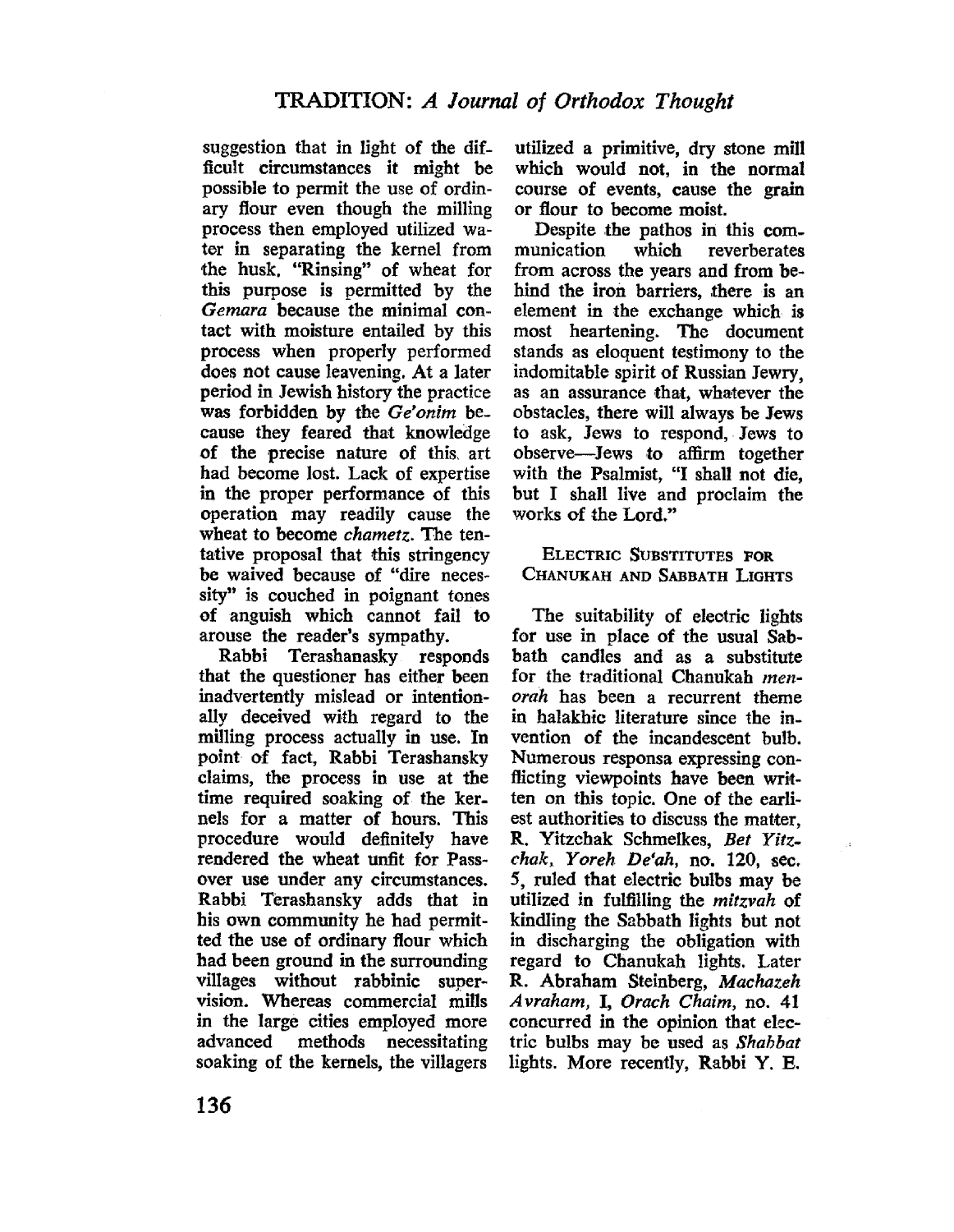Henkin, Edut le-Yisrael, p. 122, adopted a similar position. In  $Ha$ - $Chashmal$  le-Or ha-Halakhah, a work devoted exclusively to the halakhic implications of electricity the author, Rabbi S. A. Yudel evitz, also endorses this position On the other hand, R. Elozor Lev, Pekudat Elozor, Orach Chaim, nos 22-23, R. Ben Zion Uziel, Mishpetei Uziel, I, Orach Chaim, no. 7, and, as we shall see, R. Zevi Pesach Frank all ruled that incandescent bulbs cannot be used in fulfilling the mitzvah of kindling Sabbath lights. None of the aforementioned authorities sanction the use of electric bulbs as Chanukah lights.

A renewed discussion of this topic is to be found in two current Israeli periodicals. The Tevet 5732 edition of Ha-Ma'ayan features a responsum on this. theme by Rabbi Zevi Pesach Frank, the late Chief Rabbi of Jerusalem. A section of another paper on the same topic, authored by Rabbi Mordecai L. Katzenellenbogen, appears in the Cheshvan-Kislev 5732 issue of Moriah. Every practicing rabbi can attest to the frequency with which this question is posed and the interest it evokes. Although definitive answers to some aspects of the problem remain clouded by controversy, the complex nature of the<br>considerations involved requires involved requires elucidation and merits a somewhat fuller discussion.

#### 1. Chanukah Menorah

The halakhic principle governing the lighting of the Chanukah lamp is the dictum, "Kindling constitutes performance of the mitzvah." For this reason, the lights, once properly kindled need not be relit should they become extinguished. But, on the other hand, if the lamp, at the time of kindling, contains an insufficient quantity of fuel additional fuel should not be added; rather the lamp must be extinguished and relit. On the basis of this principle Rabbi Prank peremptorily dismisses consideration of the halakhic feasibilty of an electric Chanukah menorah. Electric current is not stored for future use but is consumed as it is generated. Thus the requisite amount of "fuel" is not immediately available at the moment the lamp is turned on. The lamp is dependent upon continuous generation of power to remain li. Hence the act of kindling in itself is insufficient to cause the lamp to bum for the prescribed period of time. An identical line of argument is advanced by R. Shlomo Zalman Auerbach in the third chapter of his Me'orei Esh, a classic monograph on the halakhic ramifcations of electrciity.

Elsewhere in his published responsa, Har Zevi, Drach Chaim, no. 143, Rabbi Prank raises yet another objection. He questions whether the turning on of an electric switch constitutes an act of kindling. He expresses doubt as to whether this is to be deemed a direct action or an "indirect action" (gerama) and enters into a further discussion of whether. a direct action is indeed required or whether an "indirect action" is sufficient with regard to the fulfilment of mitzvot. This point is also discussed by R. Eliezer Waldenberg, Tzitz  $Eli'$ ezer, I, no. 20, ch. 12, and is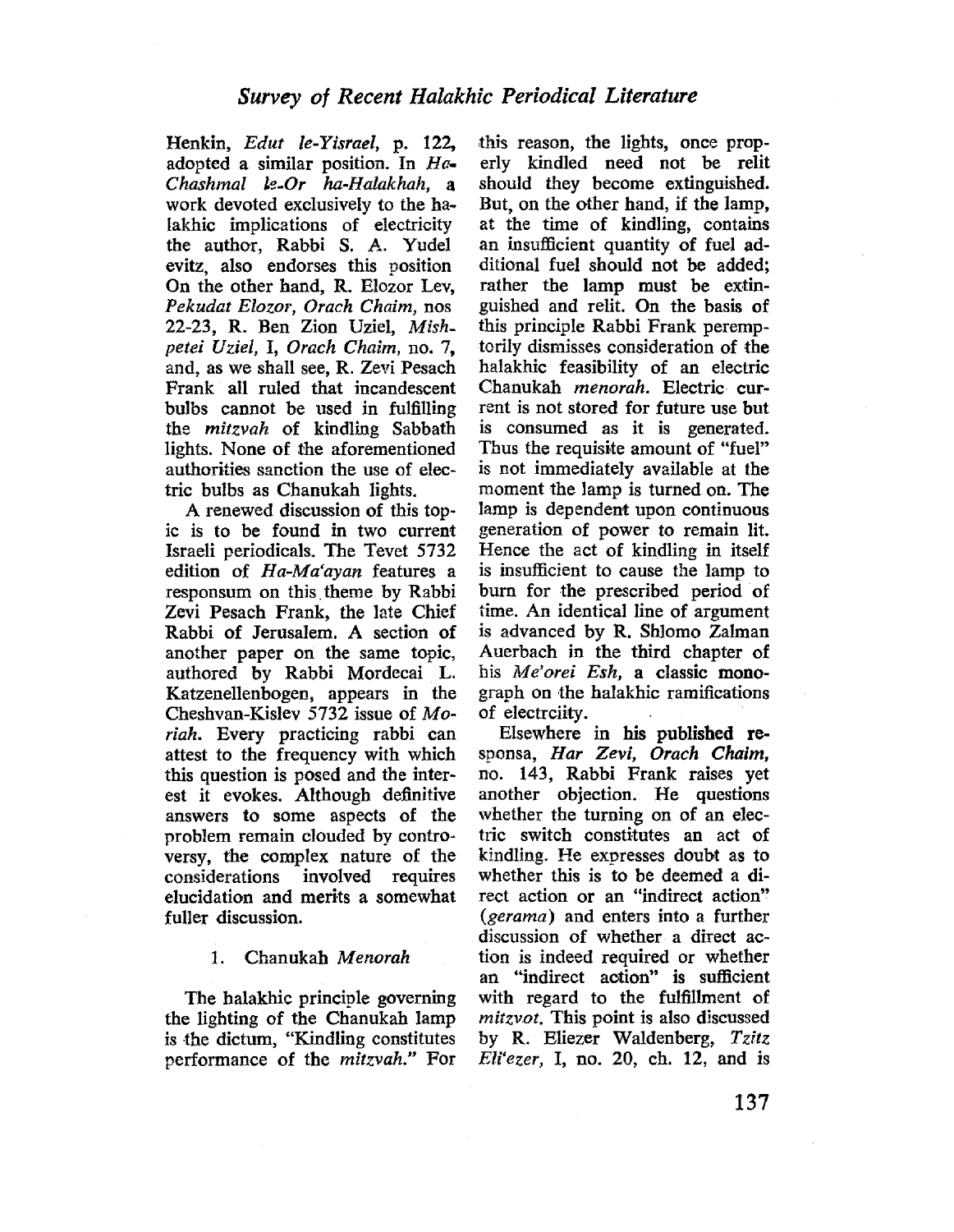the subject of one section of Rabbi Katzenellenbogen's paper in Moriah.

Objections to the use of electric bulbs in place of the Chanukah menorah have been advanced by other authorities on the basis of different considerations. R. Yitzchak Schmelkes maintained that since electricity is in common use throughout the year, use of electric lights on Chanukah does not constitute "publicizing the miracle. Rabbi Eliyahu Kletzkin, D'var Halakhah, no. 36, and Rabbi Henkin both assert that the Chanukah menorah, since it is modelled upon the candelabrum used in the Temple, must contain fuel and a wick. Electric bulbs do not incorporate these features and, hence, in their opinion, cannot be used as Chanukah lights. Both Rabbi Waldenberg and Rabbi Katzenellenbogen disagree and present evidence supporting their contention that neither wick nor fuel is essential for fulfilment of this obligation. Rabbi Waldenberg nevertheless expresses doubt with regard to the utilization of electric bulbs for this purpose on ithe basis of a consideration which will be examined in the fol-.lowing- section. While there is some disagreement with regard to the specific grounds for its disqualification, none of the above authorities approve the use of an electric Chanukah menorah for fulfllment of the *mitzvah*.

### 2. Sabbath Lights

The factors involved in determining the suitabilty of electric bulbs for use as a substitute for the

customary Sabbath candles are more complex. Magen Avraham. Orach Chaim 263: 11, rules that a woman who reminds herself afier sunset that she has not as yet kindled the Sabbath lights should request a non-Jew to perform this service on her behalf but should pronounce the blessing herself. Sub-<br>sequent commentators question commentators question Magen Avraham's rationale in directing that the mistress of the house pronounce the blessing. There is a fundamental halakhic principle that a non-Jew, who is himself exempt from such duties, cannot serve as a proxy in the performance of ritual obligations. If, then, the obligation is not fulfilled through the agency of a non-Jew, why is the woman in question instructed to pronounce the blessing? The explanation is that, in contradistinction to the mitzvah of kindling the Chanukah lamp, the precept concerning Sabbath lights is fulflled, not in the act of kindling, but in the subsequent benefit derived from the ilumination. According to Rabbi Frank, if this were the sole consideration electric bulbs would be eminently suitable for use as Sabbath lights because the "benefit" derived from their ilumination is at least equal, if not superior, to that derived from candles. Rabbi Yudelevitz, Ha-Chashmal le-Or ha-Halakhah, no. 3, ch. 6, concurs in this analysis. Rabbi Katzenellenbogen disputes the basic premise and asserts that the act of kindling constitutes the essence of the mitzvah with regard to Sabbath lights just as is the case with regard to the Chanukah menorah. This position has previously been